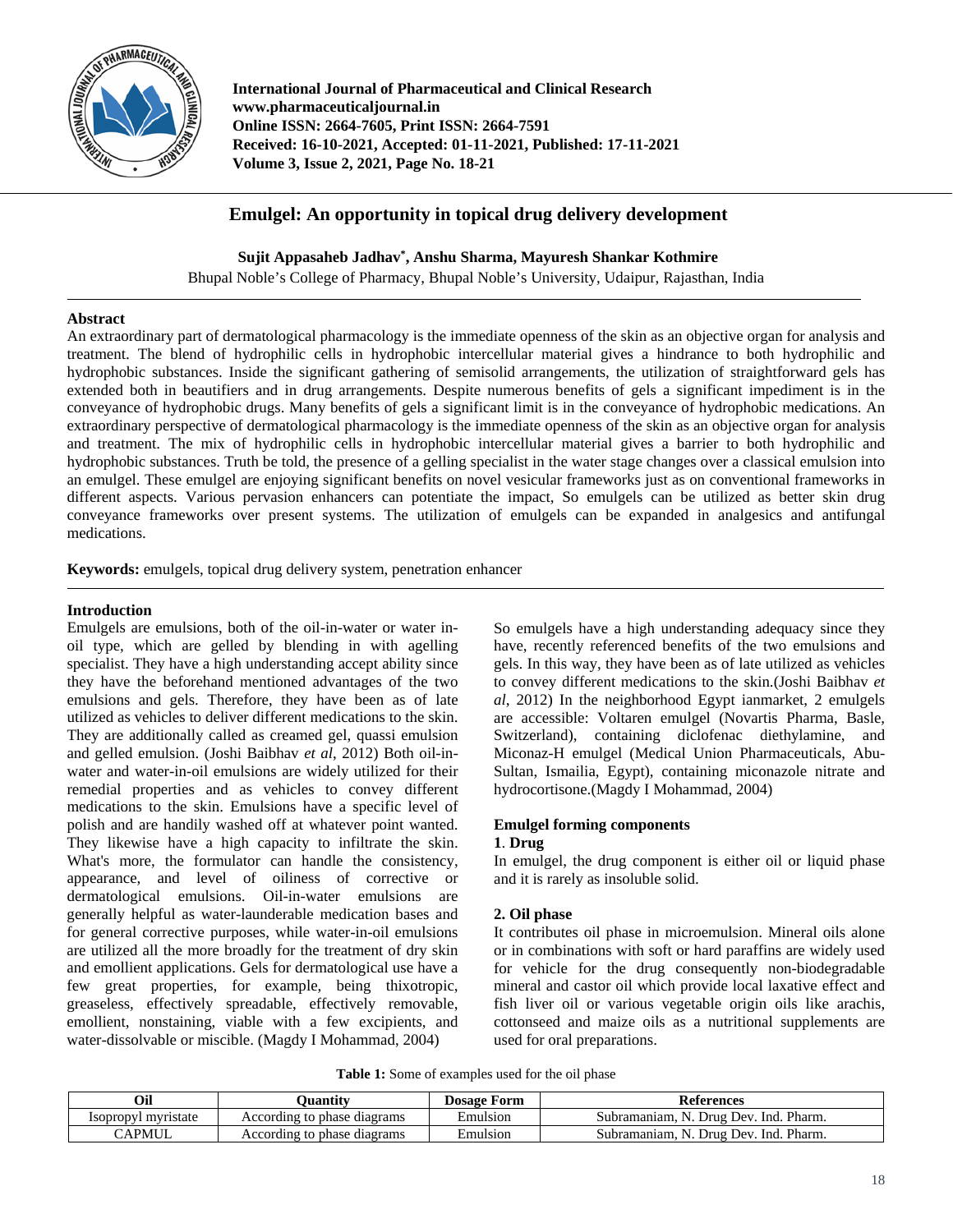| Clove oil           | According to phase diagrams | Microemulsion | Syamasri G., Ind. J. Of Biochem. & Biophysics |
|---------------------|-----------------------------|---------------|-----------------------------------------------|
| Light liq. paraffin | $.5\%$                      | Emulgel       | Mohammed M.I., AAPS                           |
| Propylene glycol    | $3 - 5\%$                   | Gel           | Arellano A., European J. Pharma. Sci.         |
| Isopropyl myristate | According to phase diagram  | Microemulsion | Doaa Ahmed, J. Pharmacy & Pharmacology        |
| CAPMUL MCM L8       | According to phase diagram  | Microemulsion | Hyun J. Cho, Int. J. Pharmaceutics            |
| Clove oil           | According to phase diagram  | Microemulsion | N. Chandrashekharan, IJPER                    |

### **Emulsifiers**

These are the agents which used both to facilitate emulsification at the time of manufacture and control stability during shelf life that can vary from days for prepared emulsion to months or years for commercial preparations. Some of the examples are polyethylene glycol 40 stearate, sorbitan mono-oleate (span 80), polyoxyethylene sorbitan monooleate (tween 80), stearic acid, sodium stearate, Polyoxyethylene (20) sorbitan monolaurate**.**

#### **Gelling agent**

These are the agents which increase the consistency of formulation and also used as thickening agent.

#### **Table 2:** Examples of Gelling agent

| <b>Gelling Agent Quantity Dosage Form</b> |       |         | <b>References</b>         |
|-------------------------------------------|-------|---------|---------------------------|
| Carbopol 934                              | 1%    | Emulgel | Mohamed M.I., AAPS        |
| Carbopol 940                              | $1\%$ | Emulgel | Dignesh K., I.J.P. Tech   |
| <b>HPMC 2910</b>                          | 2.5%  | Emulgel | Mohamed M.I., AAPS        |
| <b>HPMC</b>                               | 4%    | Gel     | Varun T., Drug Inv. Today |
| Xanthan gum                               | 1%    | Gel     | Varun T., Drug Inv.Today  |
| HPMC K <sub>4</sub> M                     | 1.3%  | Emulgel | Baibhav J., IJDDR         |

#### **Permeation enhancers**

These are the agents which interact with the skin constituents to produce a temporary and reversible increase in skin permeability. (Joshi Baibhav *et al*, 2011) (Panwar A. S. *et al*, 2011)[18] (Khullar R. *et al*, 2012)

|  |  | <b>Table 3:</b> Examples of Permeation enhancers |  |
|--|--|--------------------------------------------------|--|
|--|--|--------------------------------------------------|--|

| <b>Permeation Enhancer</b> | Quantity | <b>Dosage Form</b> | <b>References</b>                      |
|----------------------------|----------|--------------------|----------------------------------------|
| Oleic acid                 | 1%       | Gel                | Mortazavi, SA, IJPS                    |
| Mentha oil                 | 6%       | Emulgel            | Rachit K., Saudi Pharma. Journal       |
| Clove oil                  | 10%      | Emulgel            | Rachit K., Saudi Pharma. Journal       |
| Olive oil                  | 6%       | Gel                | Abid H., P. J. Pharma. Sci.            |
| Oleic acid                 | 10%      | Gel                | Varun T., Drug Inv. Today              |
| Propylene glycol           | 10%      | Gel                | Varun T., Drug Inv. Today              |
| Tween 80                   | 5%       | Gel                | Varun T., Drug Inv. Today              |
| Brij 92                    | 0.5%     | Emulgel            | Doaa Ahmed, J. Pharmacy & Pharmacology |

### **4. pH Adjusters**

These agents are used to adjust final pH of the formulation near to skin pH. Eg. Diethanolamine, lactic acid, monoethanolamine, triethanolamine, sodium hydroxide, sodium phosphate, citric acid.

#### **5. Antioxidants**

These are used to prevent oxidation of the formulation and make formulation stable over shelf life. Eg. Butylated hydroxyl toluene (BHT).

#### **6. Preservative**

Preservatives are added to prevent microbial growth. eg. Propyl paraben, methyl paraben, etc. (Gibson M., 2008)

### **Advantages of using Emulgel as a Topical Drug Delivery System**

#### **1. Hydrophobic drugs can be easily incorporated into gels using d/o/w emulsions**

Most of the hydrophobic drugs cannot be incorporated directly into gel base because solubility act as a barrier and problem arises during the release of the drug. Emulgel helps in the incorporation of hydrophobicdrugs into the oil phase and then oily globules are dispersed in aqueous phase resulting in o/wemulsion. And this emulsion can be mixed into gel base. This may be proving better stability and release of drug than simply incorporating drugs into gel base.

#### **2. Better stability**

Other transdermal preparationsare comparatively less stable than emulgels. Like powders are hygroscopic, creams shows phase inversion or breaking and ointment shows ranciditydue to oily base.

#### **3. Better loading capacity**

Other novel approacheslike niosomes and liposomes are of nano size and due to vesicular structures may result in leakage and result in lesser entrapment efficiency. But gels dueto vast network have comparatively better loading capacity.

#### **4. Production feasibility and low preparation cost**

Preparation of emulgels comprises of simpler and short steps which increases the feasibility of the production. There are no specialized instrument sneeded for the production of emulgels. Moreover materials used are easily available and cheaper. Hence, decreases the production cost of emulgels.

#### **5. No intensive sonication**

Production of vesicular molecules need intensive sonication which may result in drug degradation and leakage. But this problem is not seen during the production of emulgels as no sonication is needed.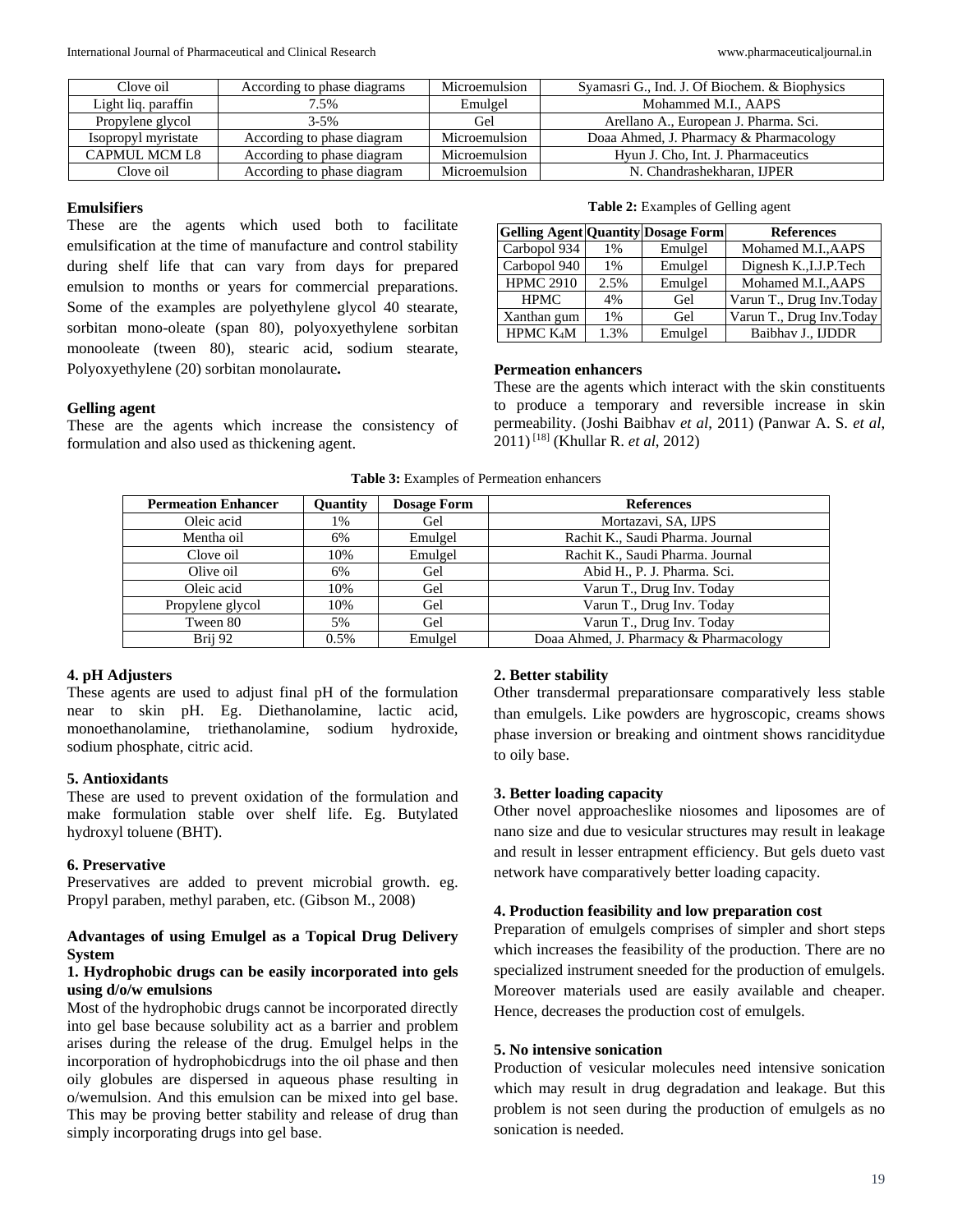### **6. Controlled release**

Emulgels can be used toprolong the effect of drugs having shorter t1/2. (Joshi Baibhav *et al*, 2011) (Panwar A. S. *et al*, 2011) [18] (Khullar R. *et al*, 2012)

## **Method of Preparation Emulgel** (Singla v.*et al* 2012)[3]

Step 1: Formulation of Emulsion either O/W or W/O

Step 2: Formulation of gel base

Step 3: Incorporation of emulsion into gel base with continuous stirring

The flow chart of emulgel preparation is shown in figure 3.



**Fig 1:** Flow chart of emulgel preparation

## **Characterization of Emulgel**

### **1. Physical Examination**

The prepared emulgel formulations areinspected visually for their color, homogeneity, consistency and phase separation.

#### **2. Rheological Studies**

The viscosity of the different emulgel formulations is determined at 25°C using a coneand plate viscometer with spindle 52 (Brookfield Engineering Laboratories,) and connected to athermostatically controlled circulating waterbath.

#### **3. Spreading Coefficient**

Spreadibility is determined by apparatus suggested by Mutimer *et al* (1956) which issuitably modified in the laboratory and used forthe study. It consists of a wooden block, which his provided by a pulley at one end. By this method, spreadibility is measured on the basis of 'Slip' and 'Drag' characteristics of emulgels. Aground glass slide is fixed on this block. Anexcess of emulgel (about 2 gm) under study isplaced on this ground slide. The emulgel is the nsandwiched between this slide and another glass slide having the dimension of fixed groundslide and provided with the hook. A 1 Kg weightis placed on the top of the two slides for 5minutes to expel air and to provide a uniformfilm of the emulgel between the slides. Excess of the emulgel is scrapped off from the edges. The top plate is then subjected to pull of 80 gm.With the help of string attached to the hook andthe time (in seconds) required by the top slide tocover a distance of 7.5 cm be noted. A shorterinterval indicates better spreadibility.

#### **4. Extrudability Study of Topical Emulgel (Tube Test**)

It is a usual empirical test to measure the force required to extrude the material from tube. The method applied for determination of applied shear in the region of the rheogram corresponding to a shear rate exceeding the yield value and exhibiting consequent plug flow.In the present study, the method adopted forevaluating emulgel formulation for extrudabilityis based upon the quantity in percentage ofemulgel and emulgel extruded from lacqueredaluminum collapsible tube on application ofweight in grams required to extrude at least 0.5cm ribbon of emulgel in 10 seconds. Morequantity extruded better is extrudability. The measurement of extrudability of eachformulation is in triplicate and the averagevalues are presented. The extrudability is thancalculated by using the following formula:

Extrudability = Applied weight to extrudeemulgel from tube (in gm) / Area (in cm2)

### **5. Swelling Index**

To determine the swelling index of preparedtopical emulgel, 1 gm of gel is taken on porousaluminum foil and then placed separately in a50 ml beaker containing 10 ml 0.1 N NaoH. Then samples were removed from beakers at different time intervals and put it on dry place for some time after it reweighed. Swelling index iscalculated as follows:

Swelling Index (SW) % =  $[(Wt - Wo) / Wo] \times 100$ .

Where (SW)  $% =$  Equilibrium percentswelling,  $Wt = Weight of a subplane model is a *th* term.$ Wo = Original weight of emulgel at zerotime

#### **6. Drug Content Determination**

Take 1gm of emulgel. Mix it in suitable solvent. Filter it to obtain clear solution. Determine it sabsorbance using UV spectrophotometer. Standard plot of drug is prepared in the same solvent. Concentration and drug content can be determined by using the same standard plot by putting the value of absorbance in the standard plot equation

Drug Content= (Concentration×Dilution Factor× Volume  $taken$ ) × Conversion Factor.

## **7. Skin Irritation Test (Patch Test)**

The preparation is applied on the properly shaven skin of rat and its adverse effect like change in color, change in skin morphology should be checked up to 24 hours. The total set of 8 rats can be used of the study. If no irritationoccurs the test is passed. If the skin irritationsymptom occurs in more than 2 rats the study should be repeated.

### **8. Ex–Vivo Bioadhesive StrengthMeasurement of Topical Emulgel**

The modified method isused for the measurement of bioadhesive strength. The fresh skin is cut into pieces and washed with 0.1 N NaoH. Two pieces of skin were tied to the two glass slide separately from that one glass slide is fixed on the woodenpiece and other piece is tied with the balance on right hand side. The right and left pans were balanced by